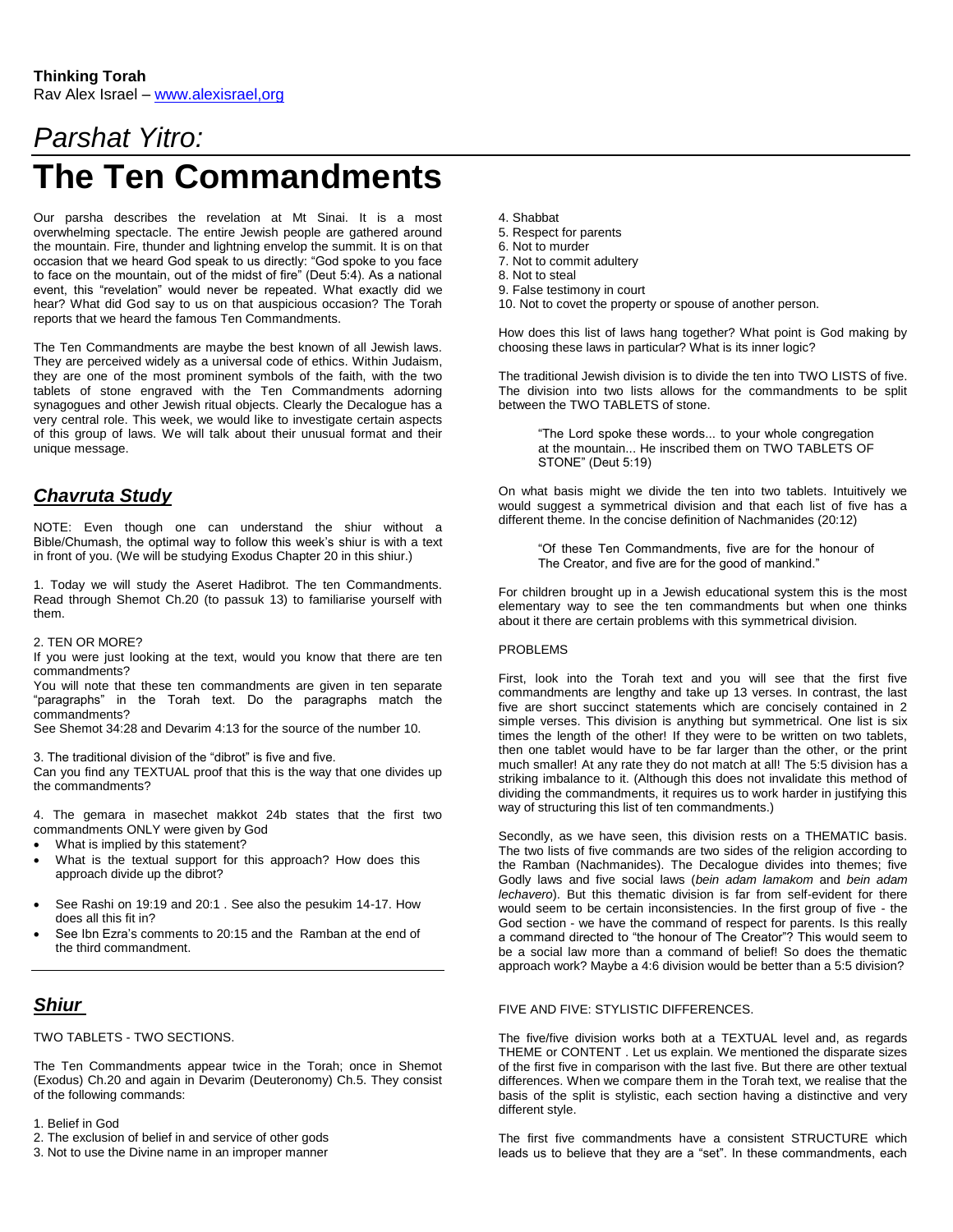command is composed of two adjoining sections. The first section describes the command, and the second gives it a rationale or incentive. Another hallmark of each of the first five commandments is that they utilise the same phrase to denote the name of God : "The Lord your God" (Hashem Elokecha). Both these elements are absent from the last five commandments. Let us examine the evidence and see how these points appear in the text:

1. "I am the LORD YOUR GOD" gives us the command of faith, but we add a rational to our commitment to God - "THAT took you out from the Land of Egypt."

2. "You shall not make for yourself an idol...you shall not bow down to them nor serve them." This is the command. But then - " FOR I, the LORD YOUR GOD am an impassioned God ..etc."

3. Command : "You shall not swear falsely by the name of the LORD YOUR GOD". Incentive - "FOR the Lord will not acquit one who swears falsely..."

4. "Remember the Shabbat day ... of the LORD YOUR GOD .... FOR in six days the Lord made heaven and earth and sea and ... rested on the seventh day." Once again a command followed by a rational.

5. "Honour your father and mother SO THAT your days will be lengthened on the land that the LORD YOUR GOD gives to you." Here for the final time the incentive clause - in this case a positive rather than a negative incentive - and God's name as "the Lord your God.".

In contrast, the second "five" are short statements which mention neither rational nor the name of God. In this section, only the "command" statement is there. From the structure of these laws, we can conclude that the first "five" are a set and that the two tablets contained five commandments each despite the variance in the length of text.

#### CREATING MAN : PARENTS AND GOD.

So much for the structure. The structure of the first five dibrot as opposed to the second five, leads us to assume that we have a division of five against five. But what of our THEMATIC inconsistency? Why is the command to "honour" parents located in the section that deals with belief and God? Nachmanides answers this question. He claims that it is correct to include it in the first section "for as I have commanded you in My honour, so I command you in the honour of My partners in creation." The SEFER HACHINUCH elaborates:

"It is correct for a person to recognise and repay in some measure, the good which has been offered to him ..... A person should realise that his father and mother are the cause of his existence in this world, therefore it is appropriate that he render them all the honour and do them all the service he can. For they brought him into the world and laboured greatly on his behalf .... Once a person has adopted and internalised this trait he will rise higher to a recognition and appreciation of the goodness of God . It is He who is the cause of one's existence and the cause of all one's ancestors all the way back to Adam. He brought him into the world...perfected his body ... gave him intelligence..." (mitzva 33)

We don't know the source of the ethic of respect for parents. In our postmodernist society there are voices that question this patriarchal view of the family wishing to grant greater autonomy to children. From the perspective of society-based laws (the second five) we might indeed reach the conclusion that children exist independently of their parents. Certainly when a child reaches adulthood, we will argue, that a parent exerts no further power over his/her children and that a child is "free" of his parents control.

For Judaism, parents and our relationship to them enter into a different category. Respect for parents is a religious command issued by God. Moreover, we believe that as well as the obvious benefit it will have for a parent, it also naturally leads a person to revere God. How so? If respect for parents is based on the enormous un-repayable debt that we owe them, our very existence, for all their worry and care, then we owe God all of that and more. The command of reverence for parents sits well in the

first section. It relates more to a God dynamic than to man-based social contract.

In this context, let us just quote the Midrash brought by the Chizkuni (Shemot 20:11)

"The Roman general (the evil) Turnus-Rufus once asked Rabbi Akiva: Why is God's name found in the first five dibrot but not in the second five?

Rabbi Akiva went to visit his villa . In one room, Turnus-Rufus displayed his spear. In another he showed him his special shield. In a third room was his armour and his weaponry. Then Rabbi Akiva lead him to the bathroom. He asked him: Why are none of your weaponry displayed in here? Turnus-Rufus replied that it would be inappropriate and indeed disrespectful to place his prize possessions in a place of filth.

Rabbi Akiva said : It is the same with God's name. The first five commandments are nothing but an honour for God. But the second five which contain adultery, murder, robbery, falsehood and desire for the property of others; God did not want his name included in that section."

#### ONE INSEPARABLE WHOLE

Rabbi Samson Raphael HIRSCH has even stronger words to say as regards the THEMATIC unity of this division of the Ten Commandments. He explains and gives meaning to the contents of each section by describing a flow of ideas which pulses throughout these two lists, uniting them in a single idea. He writes:

"The demand for the recognition of GOD begins with a demand for the mind (Command #1&2: Belief etc.) but it is not satisfied with mere spirit; it demands the expression of this spirit in letter, in control of the word (#3 taking God's name in vain), of activities (#4 Shabbat) and of the family (#5). The SOCIAL LAWS begin with a demand for letter, for control of deeds and words (murder, adultery, stealing, false witness), but are not satisfied with letter only, but demand control of spirit and feeling (#10 Do not covet).

This expresses the important idea: All "religion", all so called "honouring God in spirit" is worthless if the thought, the idea of God, is not strong enough to exercise its power practically in the control of our words and doings of our family and social life. Our deeds, our way of life must first prove that our "religion", our "honouring of God" is genuine. And on the other hand all social virtue is worthless and crumbles at the first test, as long as it aims at letter, at outward correctness, is satisfied with being considered righteous and honest in the eyes of fellow men, but refuses inner loyalty, does not depend on .... that pure inner conscience that only God sees and God judges, and which has its root and ... nourishment only in quiet but constant looking up to God.

All spirit must be developed into letter, into act. All letter, all acts, must have their source in spirit. That is the inspiration that hovers over these fundamental ideas of God's Torah and fuses the two tablets; the "religious" and the "social", into one inseparable whole."

So in each section we have a progression. The Godly section: ideas (God - belief)-words-actions. The social laws: actions-words-ideas (conscience - God). The two sides of the Decalogue are mirror images of each other. They reflect identical values, from different vantage points. The Decalogue is a carefully balanced collection of laws. It testifies to Judaism's pragmatic approach to the world, aiming to legislate for human beings who function in the complicated world in which we live. But it insists that our lives be permeated by God and a sense of conscience (Yirat shamayim).

#### GOD OR MOSES? A 2:8 DIVISION!

But this division does not exhaust our examination of the structure of the